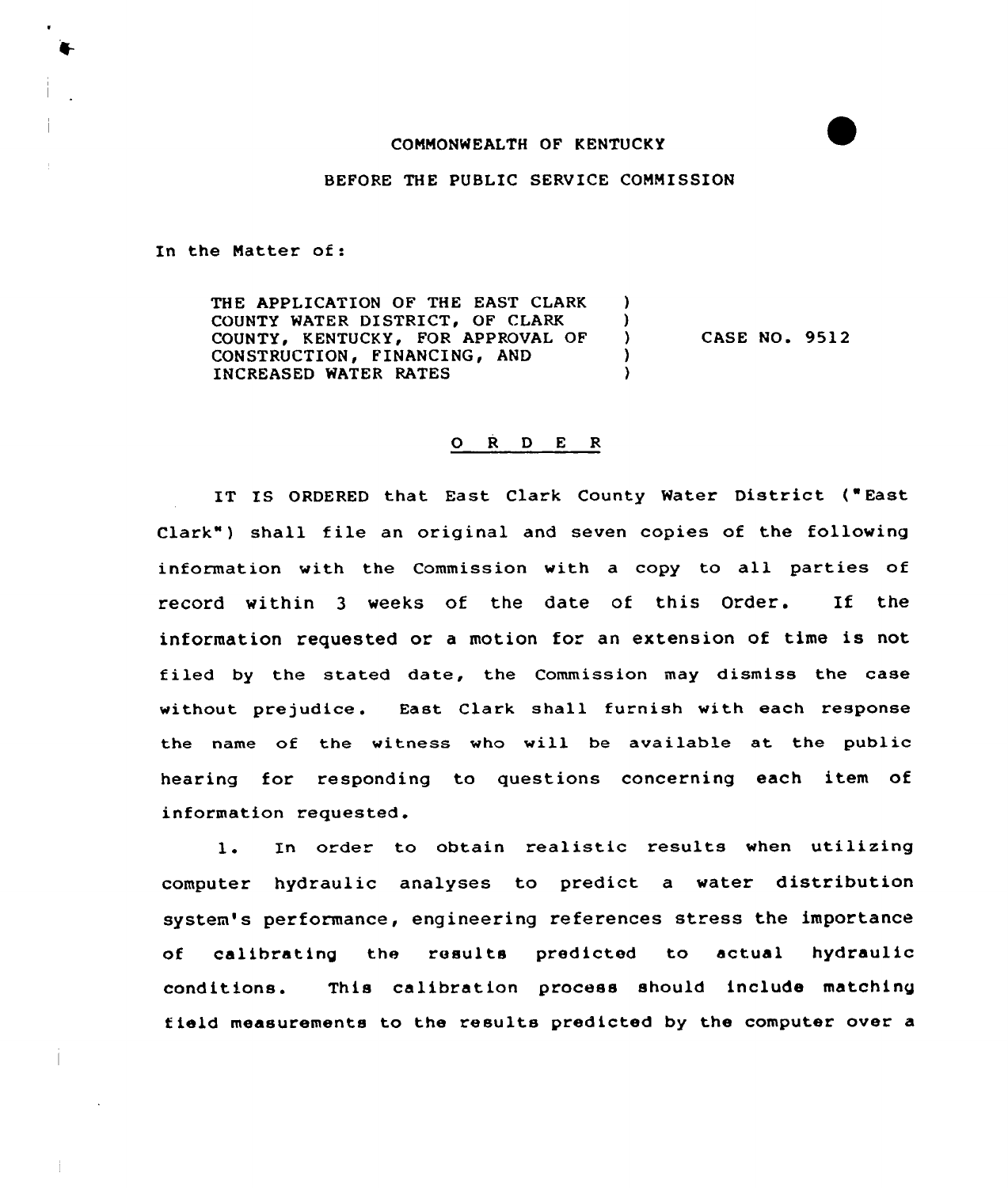wide range of actual operating conditions. As a minimum this should include average and maximum water consumption periods, as well as "fire flow" or very high demand periods.

Base on the above, explain the procedures used to verify the computer hydraulic analyses filed in this case. This explanation should be documented by field measurements, hydraulic calculations, etc.

2. The computer hydraulic analyses filed in this case are based on "average," "peak" and "slack" demand periods. The "average" demand is supposedly a 24-hour average usage; the "peak" demand is supposedly 1.4286 times the "average" demand; and the "slack" demands range from .619 to .1429 times the "average" demand. In addition, the analyses utilize a diurnal customer demand pattern of "average" demand occurring at hour 1, "peak demands at hours 12, 13 and 14, and "slack" demands occurring at other times

Most engineering references state that instantaneous customer demands can peak at <sup>3</sup> to 15 times the 24 hour average demand. In addition, most engineering references also state that a water distribution system should be designed to meet the maximum hourly demand of its customers.

Based on the above information provide a detailed explanation of why East Clark's peak demands do not conform to generally recognized customer usage patterns. The explanation should be documented by actual field measurements. Also state exactly what measurements were made of East Clark's maximum hourly usage . If

 $-2-$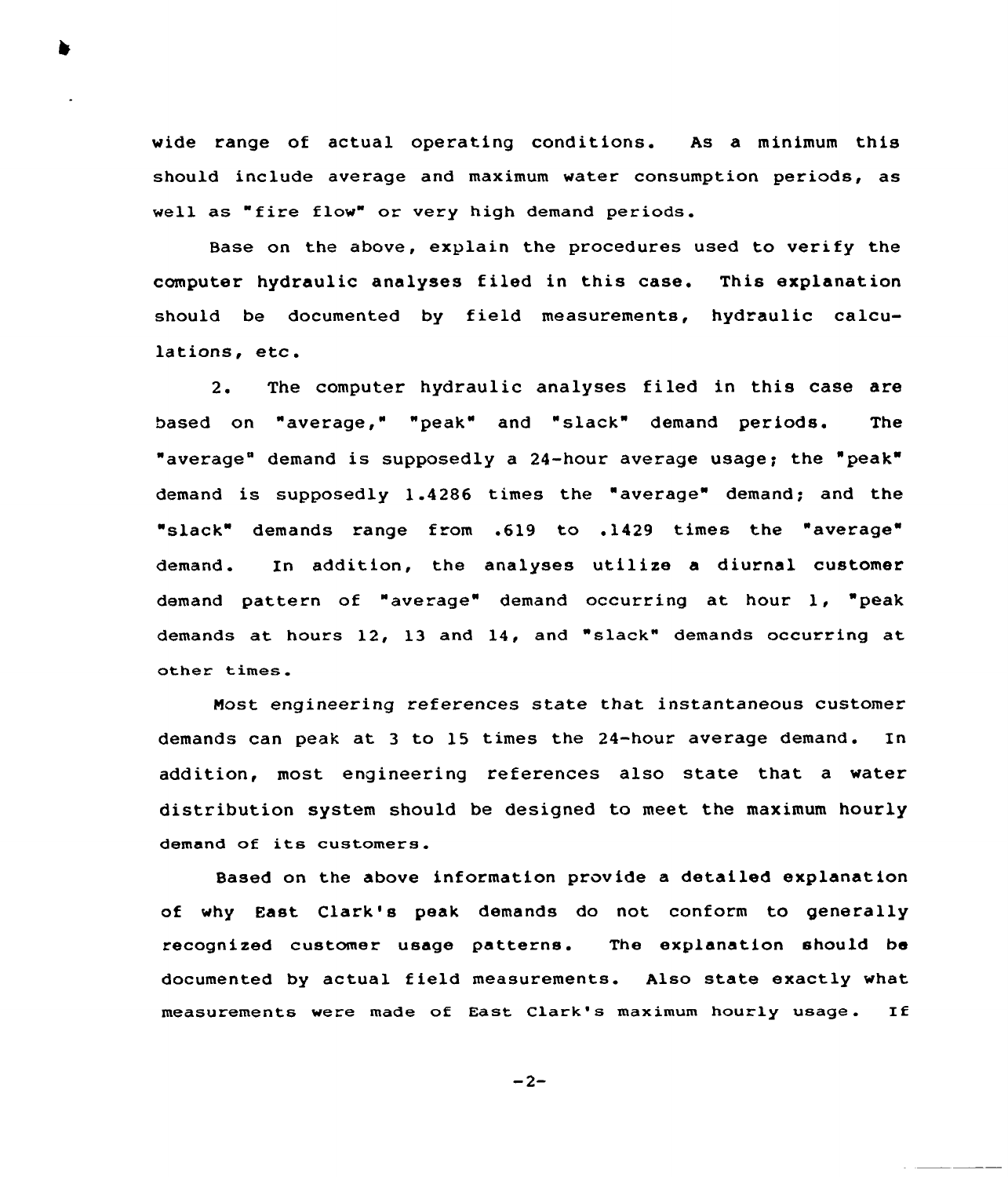the maximum hourly usage was not measured directly, state why it was not. Also provide a detailed explanation of how the diurnal demand pattern was determined and to what actual times the various hours correspond (i.e. <sup>6</sup> a.m., <sup>6</sup> p.m., etc.).

3. The computer hydraulic analyses filed in this case for the proposed water distribution system indicate that the potential exists for the system to experience low pressure (less than 30 psig) at Nodes 16, 17, 27, 29, and 30 after the proposed construction is complete. Pressures at this level are in violation of PSC regulation <sup>807</sup> KAR 5:066, Section 6(l). Provide details of any preventive measures or additional construction East Clark intends to perform to protect against this type of occurrence. Details should be documented by hydraulic analyses and field measurements.

4. The computer hydraulic analyses filed in this case for the proposed water distribution system also indicate that the potential exists for the system to experience high pressure (more than 150 psig) at Nodes 45 and 47. Pressures at this level are in violation of <sup>807</sup> KAR 5:066, Section 6(l). Provide details of any preventive measures or additional construction East Clark intends to perform to protect against this type of occurrence. Details should be documented by hydraulic analyses and field measurements.

5. Provide a pressure recording chart showing the actual 24-hour continuously measured pressure available on East Clark's existing water line near the connection point to the City of Winchester on Ecton Road. Identify the 24-hour period recorded,

 $-3-$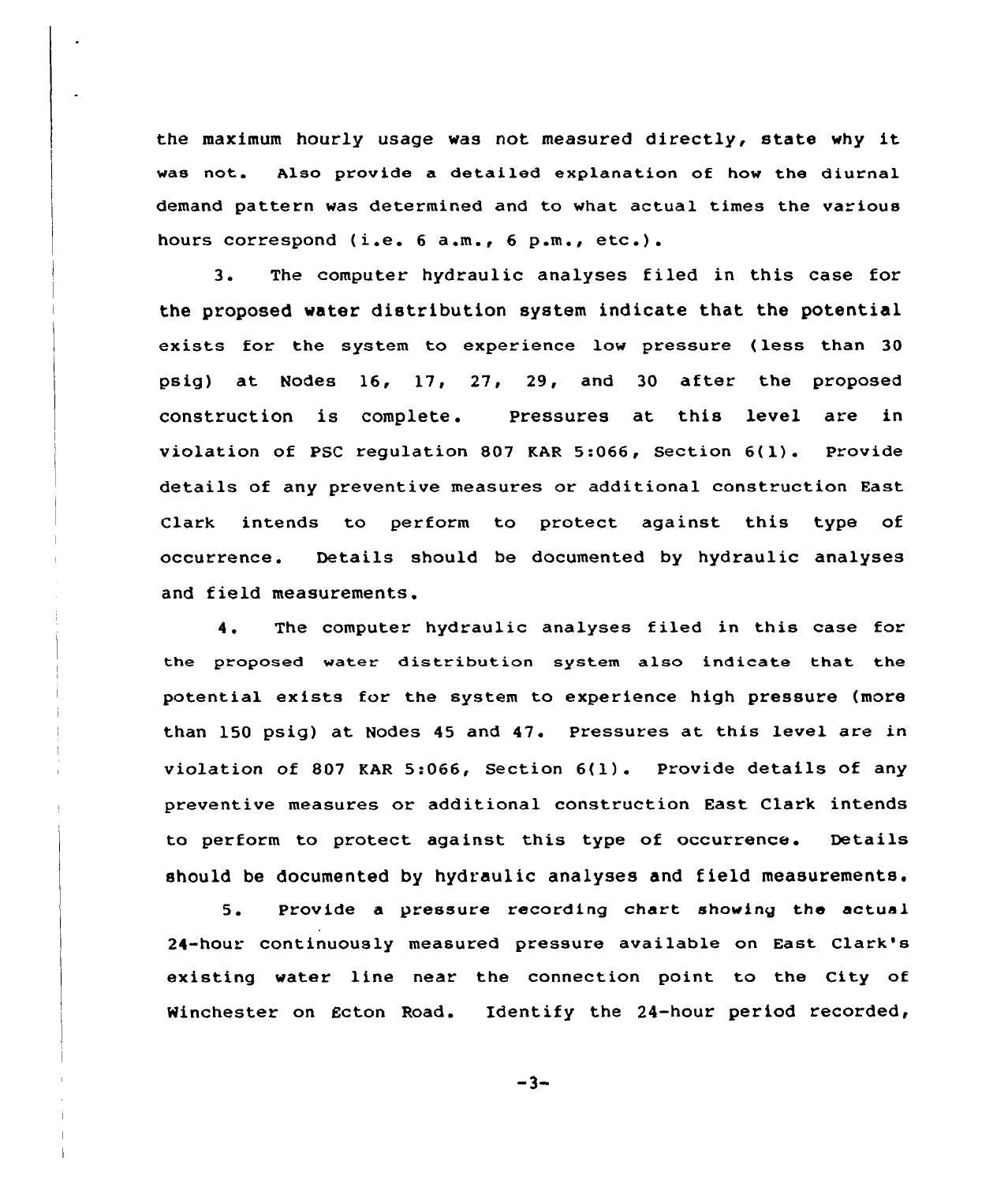the exact location of the pressure recorder and the sea level elevation of the recorder.

6. Provide <sup>a</sup> pressure recording chart showing the actual 24-hour continuously measured pressure available at East Clark's existing standpipe on KY 15. Identify the 24-hour period recorded, the exact location of the pressure recorder and the sea level elevation of the recorder.

7. Provide <sup>a</sup> pressure recording chart showing the actual 24-hour continuously measured pressure available on the City of Winchester's water line near the connection point of East Clark's proposed water line on Muddy Creek Road. Identify the 24-hour period recorded, the exact location of the pressure recorder and the sea level elevation of the recorder.

8. Provide <sup>a</sup> pressure recording chart showing the actual 24-hour continuously measured pressure available on East Clark's water line on KY 15 near the connection point of the proposed extension to serve the Trapp area. Identify the 24-hour period recorded, the exact location of the pressure recorder and the sea level elevation of the recorder.

9. provide <sup>a</sup> pressure recording chart showing the actual 24-hour continuously measured pressure available on the suction side of East Clark's existing pump station. Identify the 24-hour period recorded, the exact location of the pressure recorder and the sea level elevation of the recorder.

10. Provide a pressure recording chart showing the actual 24-hour continuously measured pressure available on the discharge side of East Clark's existing pump station. Identify the 24-hour

 $-4-$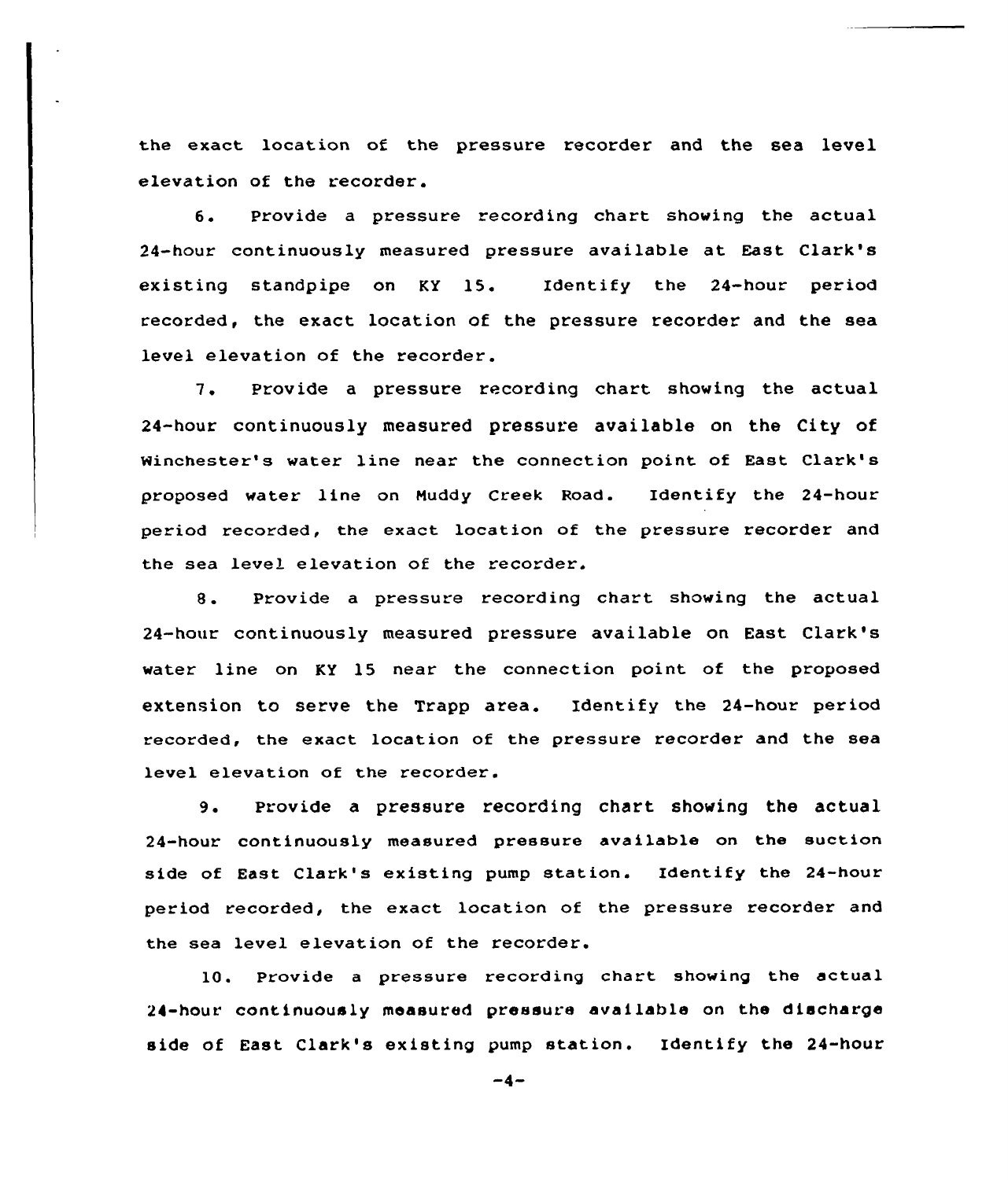period recorded, the exact location of the pressure recorder and the sea level elevation of the recorder.

ll. Provide <sup>a</sup> copy of the pump manufacturer's characteristic (head/capacity) curve for East Clark's existing pump station.

12. Provide a copy of the pump manufacturer's characteristic {head/capacity) curve on which the design of the proposed pump was based. Also provide the design criteria and related calculations used in sizing the proposed pump station.

13. Provide a narrative description of the proposed daily operational sequences of the proposed water system. Documentation should include the methods and mechanisms proposed to provide positive control of the proposed tank's water level. The narrative description should also include how all tanks will "work" (expected inflow and outflow of water and approximate times of day) and how all pumps will function. Any assumptions are to be fully supported by appropriate measurements and hydraulic calculations.

14. The computer hydraulic analysis for the proposed system depicts the existing pump "operating out of range". Provide details of any preventive measures or additional construction East Clark intends to perform to protect against this type of occurrence. Details should be documented by hydraulic analyses and field measurements.

15. <sup>A</sup> copy of the Clark County court order establishing East Clark was filed with the application. However, a description of East Clark's territory and boundaries was not. filed. In addition it is the Commission's understanding that <sup>a</sup> portion of East Clark

 $-5-$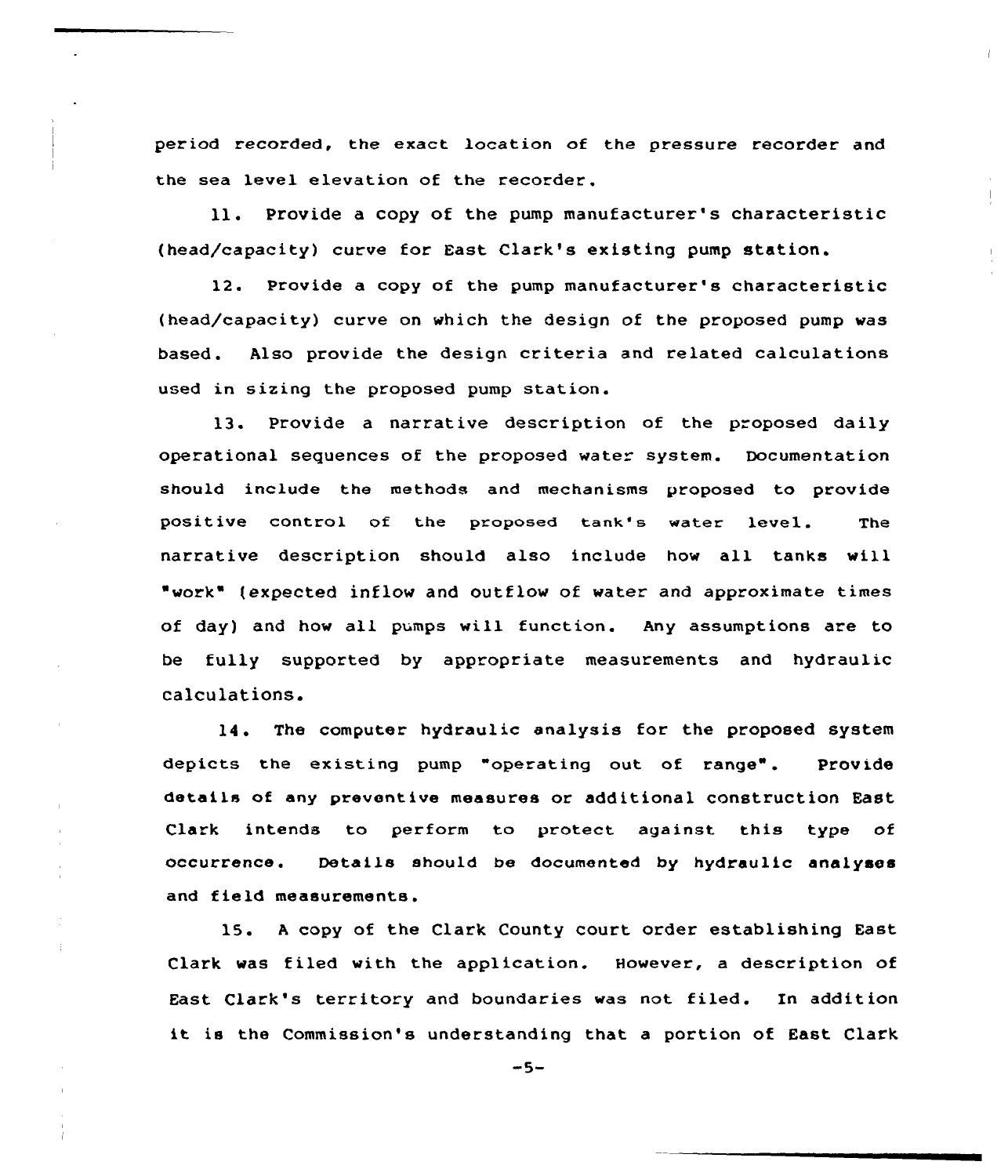was de-annexed and annexed to the Reid Village Water District. Based on this provide a copy of each of the county court orders establishing the East Clark County Water District and defining or changing its boundaries.

16. Provide a highway map at a scale of at least one inch equals two miles marked to show East Clark's water distribution system. The map of the system shall show pipeline sizes, locations, and connections as well as pumps, water storage tanks and sea level elevations of key points. The map shall also be marked to show the location of the water district boundaries and labeled to indicate the appropriate court order from which each boundary was determined.

# Financing

17. Provide an explanation as to why the financing components outlined in Exhibit C, Amendment 1, FmHA Letter of Conditions ("FmHA Letter" ), dated September 12, 1983, paragraph 16, do not correspond to the financing components outlined in East Clark's application of February 19, 1986, or Exhibit W, East Clark Bond Resolution, section 105, page 6. Identify the correct financing package and submit documentation as to FmHA approval of the package.

18. Specify as to whether any of the funding from the ARC, the CDBG, the PNHA, and the ADP are grants or loans to be repaid . Cost of Pacility

19. Provide <sup>a</sup> detailed cost breakdown for the construction if there have been changes to the figures presented in Exhibit C,

 $-6-$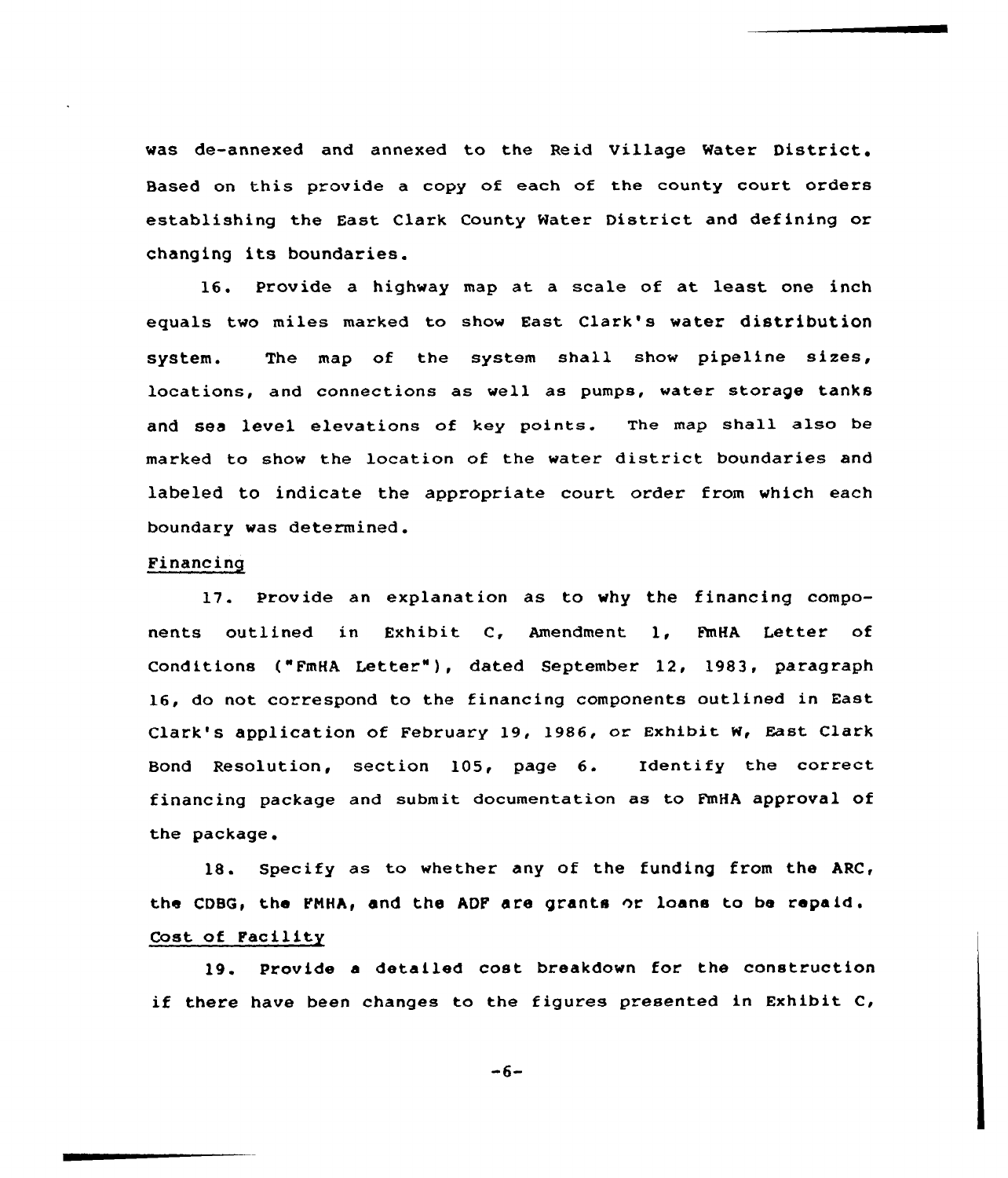FmHA Letter, paragraph 16. Provide an explanation for any changes and document PmHA approval of the current cost breakdown. New Customers

20. Provide an explanation as to how East Clark determined there would be 136 new customers under Phase IE. Include the method used to determine the new customers' water consumption.

21. Are all of the new customers general residential customers? Provide <sup>a</sup> breakdown of the 136 customers if <sup>a</sup> class other than residential is included.

22. Provide an explanation of why the new customer contributions dropped from \$40,800 in the FmHA Letter to \$12,300 in East Clark's application, and the number of new customers was reduced from 136 to 41.

#### Water Purchase Agreement

23. In regard to the Water Purchase Agreement of Narch 25, 1982, ("1982 Agreement") provide explanations for the following:

a. Were the three bulk water stations approved by Winchester Municipal Utilities ("Winchester")? If not, supply reason(s) for rejection.

b. Were the three bulk water stations in East Clark's service territory, as defined in paragraph <sup>4</sup> of the 1982 Agreement?

24. In regard to the Water Purchase Agreement of February 1, 1986, ("1986 Agreement" ) provide explanations for the following:

a. What were the circumstances which lead to the invoking of paragraph 10 of the 1982 Agreement and the creation of the 1986 Agreement?

 $-7-$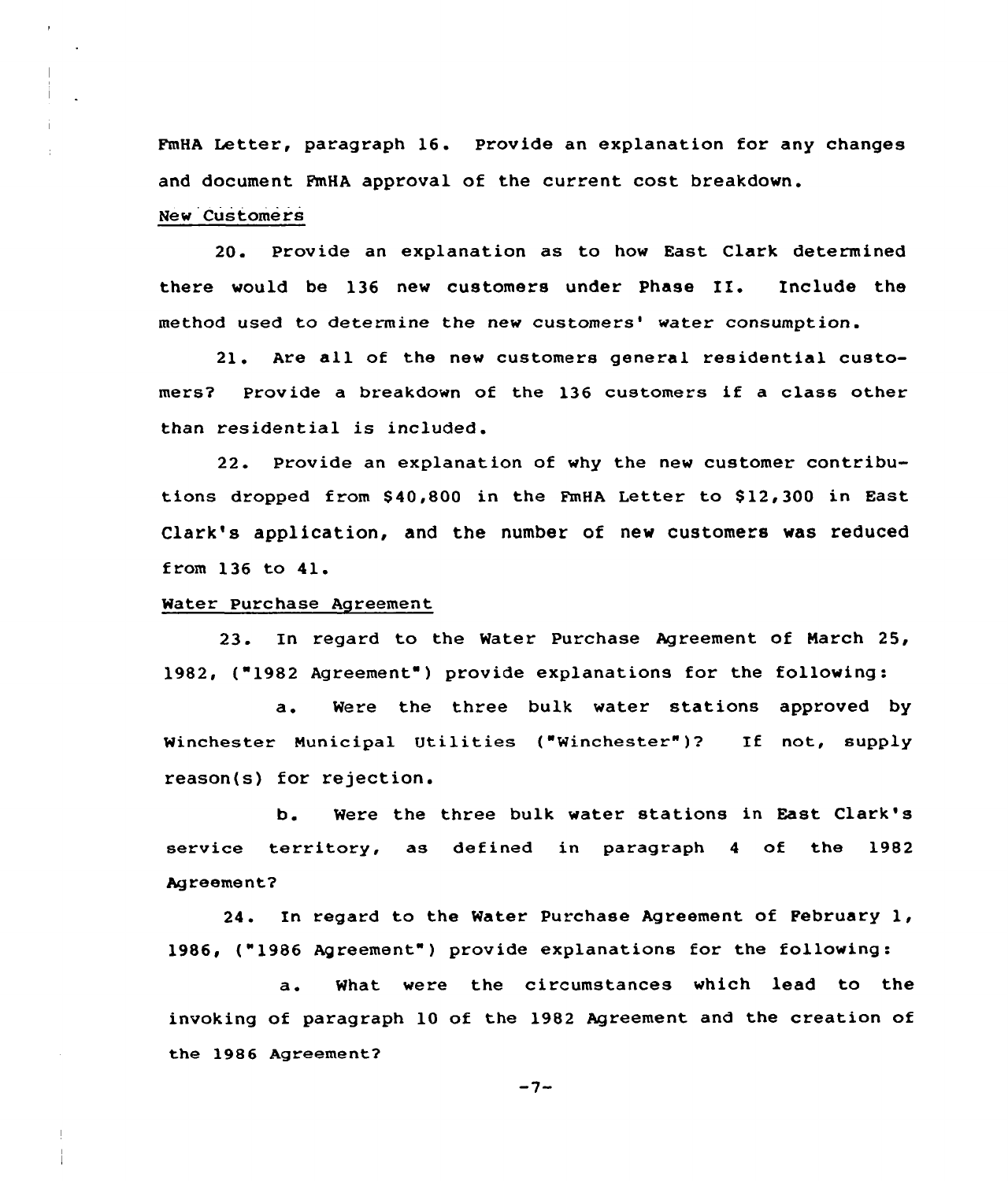b. Explain the difference between the total payments of \$ 6,338.20 in 10 years, as outlined in paragraph 2, 1986 Agreement, and the purchase price stated in paragraph  $1$  of  $$4,2537$ 

25. Provide the book cost and the related accumulated depreciation as of December 31, 1985, for the bulk water sales equipment to be sold to Winchester. provide the journal entries made by East Clark to record the sale.

26. As outlined in the 1986 Agreement, East Clark will purchase and then resell to Winchester the water sold at the bulk stations. Indicate if this is correct, and provide the reasons for such an arrangement. Include East Clark's purchase and resell prices, quoted in similar units.

27. Does Winchester's actions in the 1986 Agreement in effect. violate the terms of paragraph <sup>4</sup> in the 1982 Agreement concerning territoria1 encroachment7 Provide an explanation as to why or why not.

### Exhibit J — Balance Sheet and Statement of Income

28. PrOVide COpieS Of nOteS tO the financial statements, Notes Nos. 2, 3, 4, 5, 6, and 8.

29. Provide a detailed breakdown of the \$1,537.50 asset referred to as "Phase II Project." Indicate if the amount is construction work in progress, completed but unclassified, or another appropriate classification. Explain why this asset was not included in the depreciation schedule, Exhibit K.

30. Provide a detailed schedule for the Notes Payable, listing the issue date, maturity date, interest rate, and in whose favor.

 $-8-$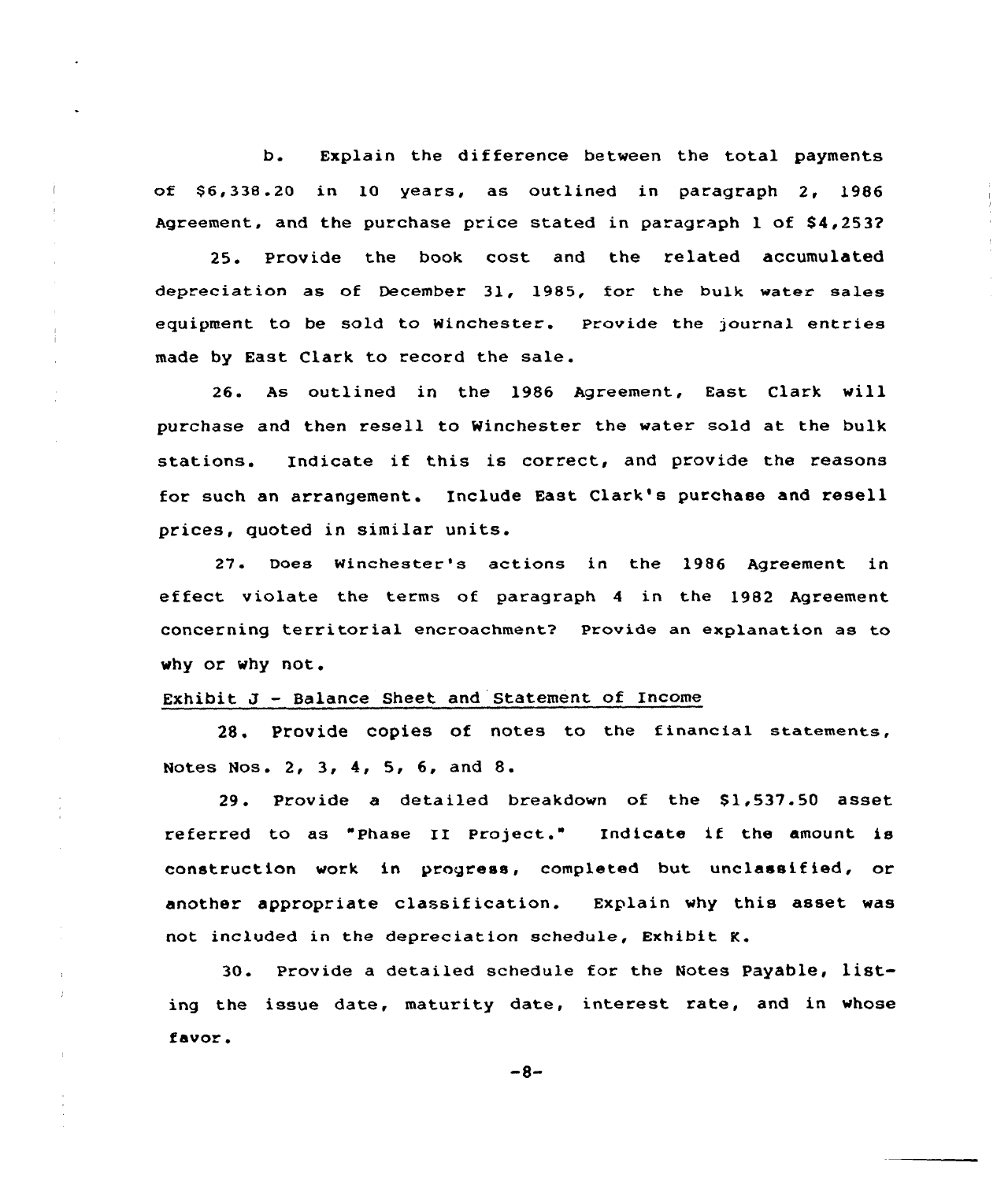### Exhibit L — Monthly Revenues and Operating Expenses

31, provide an explanation as to why the Payroll Taxes Withheld were not included in the Total Expenses and identify what the asterisk means.

32. Provide explanations for each of these items on the schedule:

a. December 1985, adjusting entry of \$(81.94) for "Interest Income — phase II."

b. Why were expenditures for 13 months presented for "Contracted Repair and Maintenance" and "Office Supplies and Printing" while only ll months were presented for "Chemical Analysis and Supplies?"

c. Why expenditures for "Travel and Mileage" in March and October were higher than usual?

# Exhibit N & P - Projected Revenues, Expenses, and Pro Forma Adjustments

33. Indicate whether the adjustments related to the bulk water sales expenses were derived from actual expenditure documents which were solely for bulk water sales or were they based on an allocation of expenditures incurred for bulk water sales and other East Clark activities? If allocation was used, provide <sup>a</sup> detailed explanation of the method used and all supporting computations to arrive at the amounts included in the adjustment.

34. Listed below are several adjustments proposed by East Clark, giving the expense category and the method used to determine the pro forma adjustment. Provide an explanation of why the particular method was used in each situation:

 $-9-$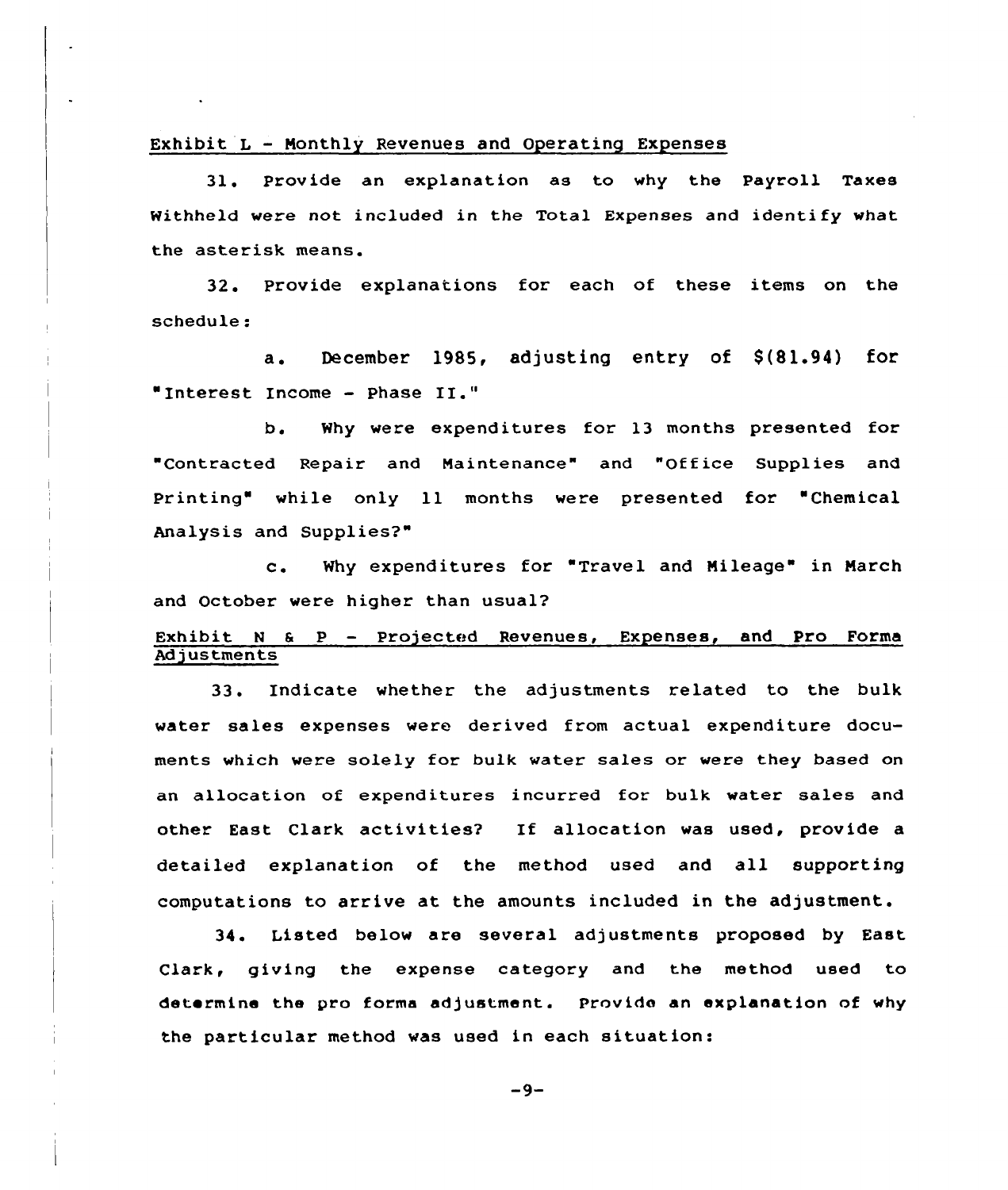a. Adjustment <sup>10</sup> — Contracted Repair and Naintenance. Method used - Cost per mile of existing system applied to additional mileage. Explain why a new line requires the same level of repair and maintenance as older lines.

b. Adjustment 13 — Operating Naterials and Supplies Expense. Nethod used — Cost per current customers applied to new customers. Explain why this method is preferable to other methods such as a projection based on historical costs and anticipated additional needs.

c. Adjustment <sup>16</sup> — Office Supplies, printing and Expenses. Method used — Cost per current customer applied to new customers. Explain why this method is preferable to other methods such as a projection based on historical costs and anticipated additional needs.

d. Adjustment 19 — Miscellaneous Expenses. Method used — Cost per current customer applied to new customers. Explain why this expense would vary on a per customer basis and why the actual expense would not be a better estimate.

e. Adjustment 21 - PSC Assessment Tax. Method used -Tax per current customer applied to new customers. Explain why this method is preferable to an adjustment based on projected receipts rather than the average test year cost per Customer.

f. Adjustment 24 - Interest Expense. Method used -Cost per current customer applied to new customers. If this is for customer deposits, explain why this method is preferable to an adjustment based on the projected level of customer deposits?

 $-10-$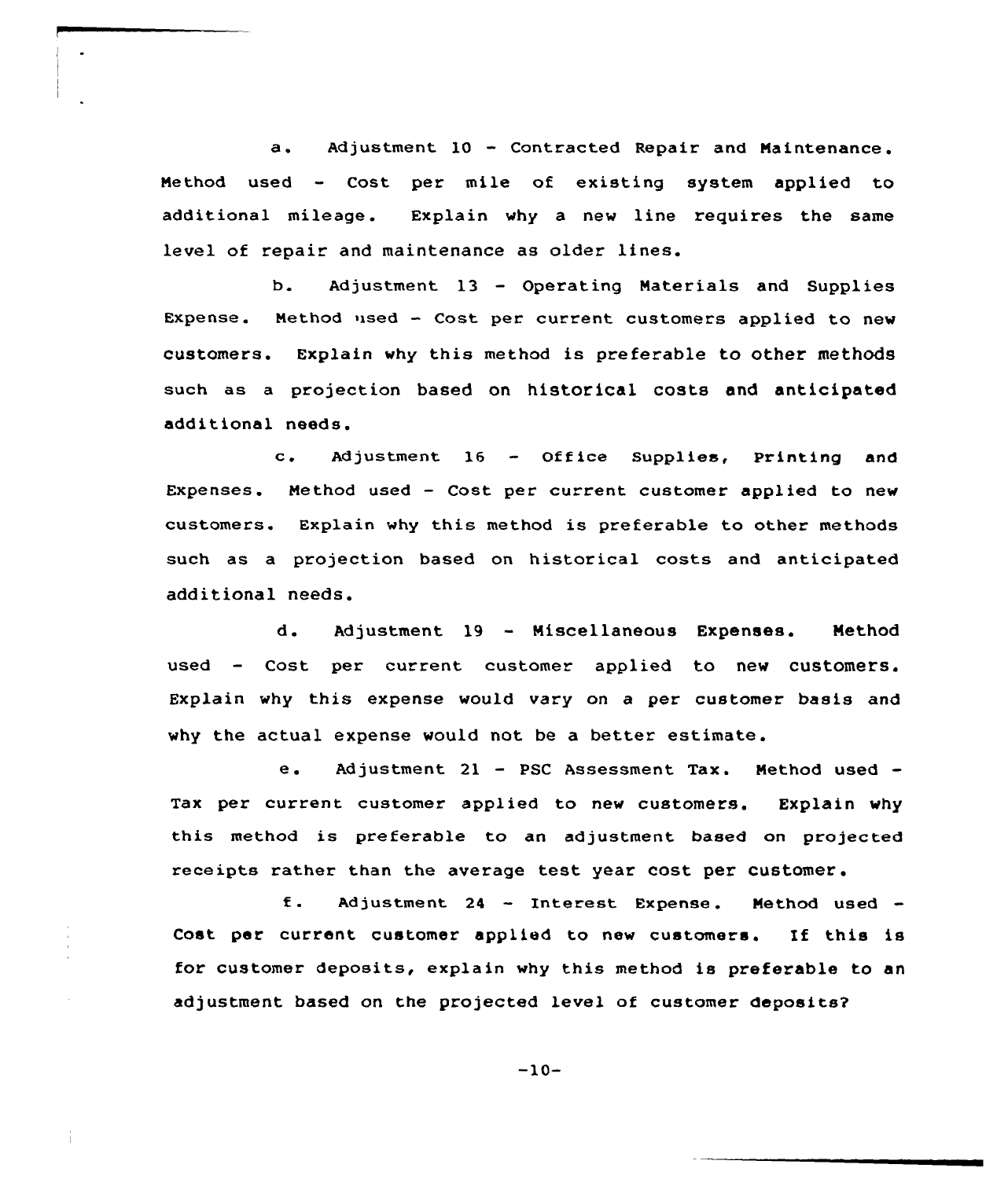35. Provide a breakdown of the \$731.31 Postage Expense between postage to mail water bills and general correspondence. Provide an explanation for why the pro forma adjustment is based on the cost per current customer applied to new customers rather than the calculated cost of postage for billing the projected new customers.

36. Provide a detailed depreciation schedule for the Phase II additions. Include the type of plant asset, asset life, estimated cost of the asset type, and the estimated first year depreciation charge.

## Revenue Requirements

37. Provide the Debt Service Coverage ratio sought in this filing and the computations used to arrive at the ratio and total revenue requirements.

### 1985 PSC Annual Report — Operation and Naintenance Expenses

38. Provide an explanation as to why the following Operation and Naintenance Expenses experienced significant increases over the amounts reported in 1984:

a. Transmission and Distribution Expenses — Maintenance of Nains, up 69.5 percent.

b. Customer Accounts Expenses — Neter Reading Labor, up 16.7 percent.

c. Administrative and General Expenses — Administrative and General salaries, up 35.3 percent.

d. Administrative and General Expenses - Niscellaneous General Expenses, up 73.1 percent.

 $-11-$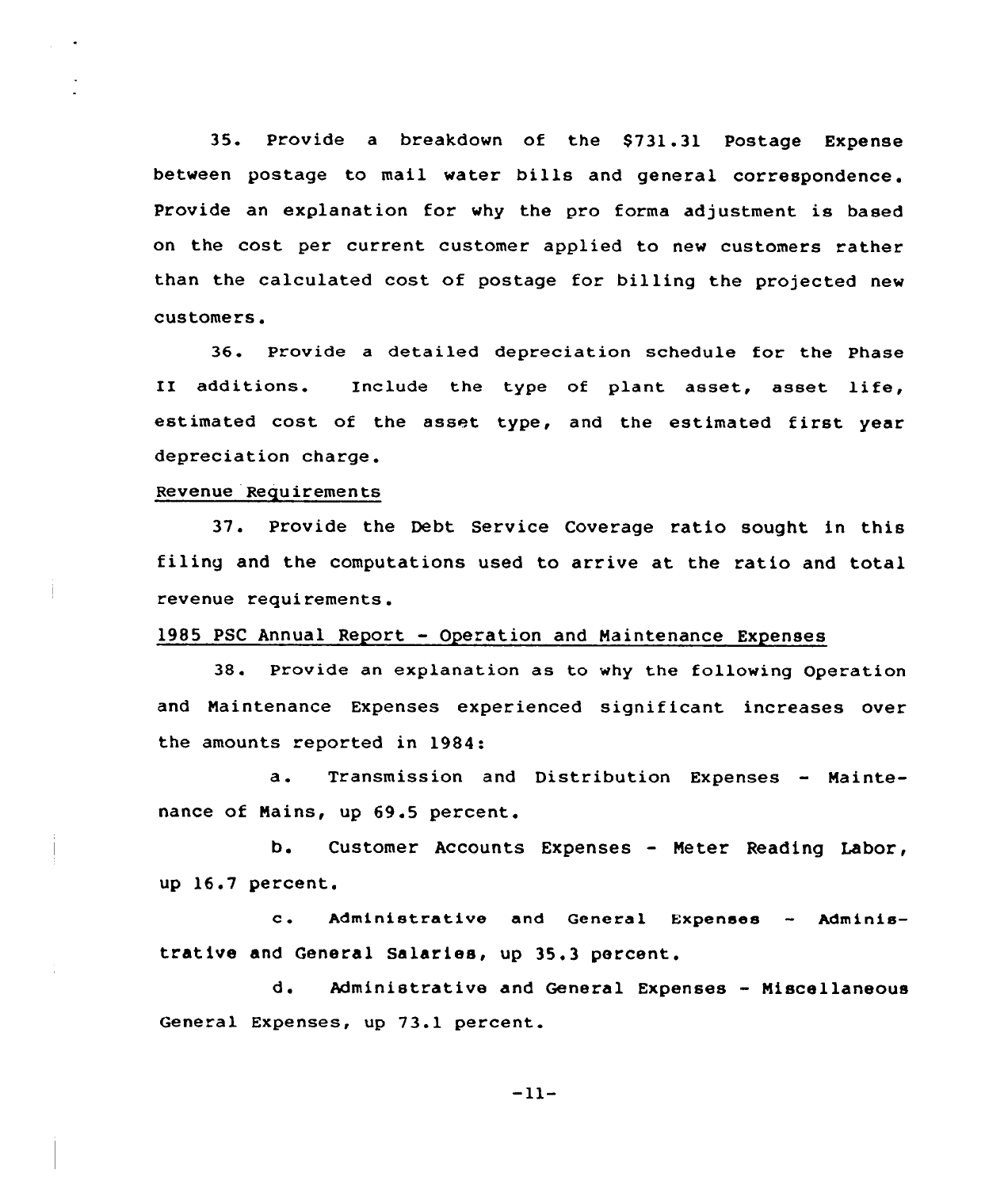39. With regard to the aforementioned question, provide complete details of any expenses charged to these accounts which would be considered unusual in a typical year or expenses which would not be incurred on an ongoing basis.

## Niscellaneous

المناصب والمناوب والمحاربة

40. Provide a Monthly Payroll Analysis for the beginning and end of the test year and show all salary increases granted during the test period. by employee. Also include the same information for Neter Readers.

41. Provide an analysis of the Restricted Revenue Funds, identifying what each fund is for, how much has been accumulated at the beginning and end of the test year, and the amounts required to be on deposit in those funds.

## Rates and Rate Design

42. What type of "enlargements, revisions, replacements or extensions" are contemplated by Item 6, Page 3, of the Supplement to Mater Purchase Agreements (Exhibit H)2

43. Mould any such "enlargements, revisions, replacements or extensions" be paid for entirely by Winchester?

44. Within the context of Item 7, Page 3, of the Supplement to Mater Purchase Agreement, are any such contracts currently in effect and, if so, what is the nature of such contracts?

45. Exhibit P, Attachment 9a, shows water for resale to Winchester of 16,093,900 gallons and bulk sales of 5,826,600 gallons, totaling 21,920,500 gallons. Does East Clark anticipate resales to Winchester to remain at approximately 21,920,500 gallons annually for the foreseeable future?